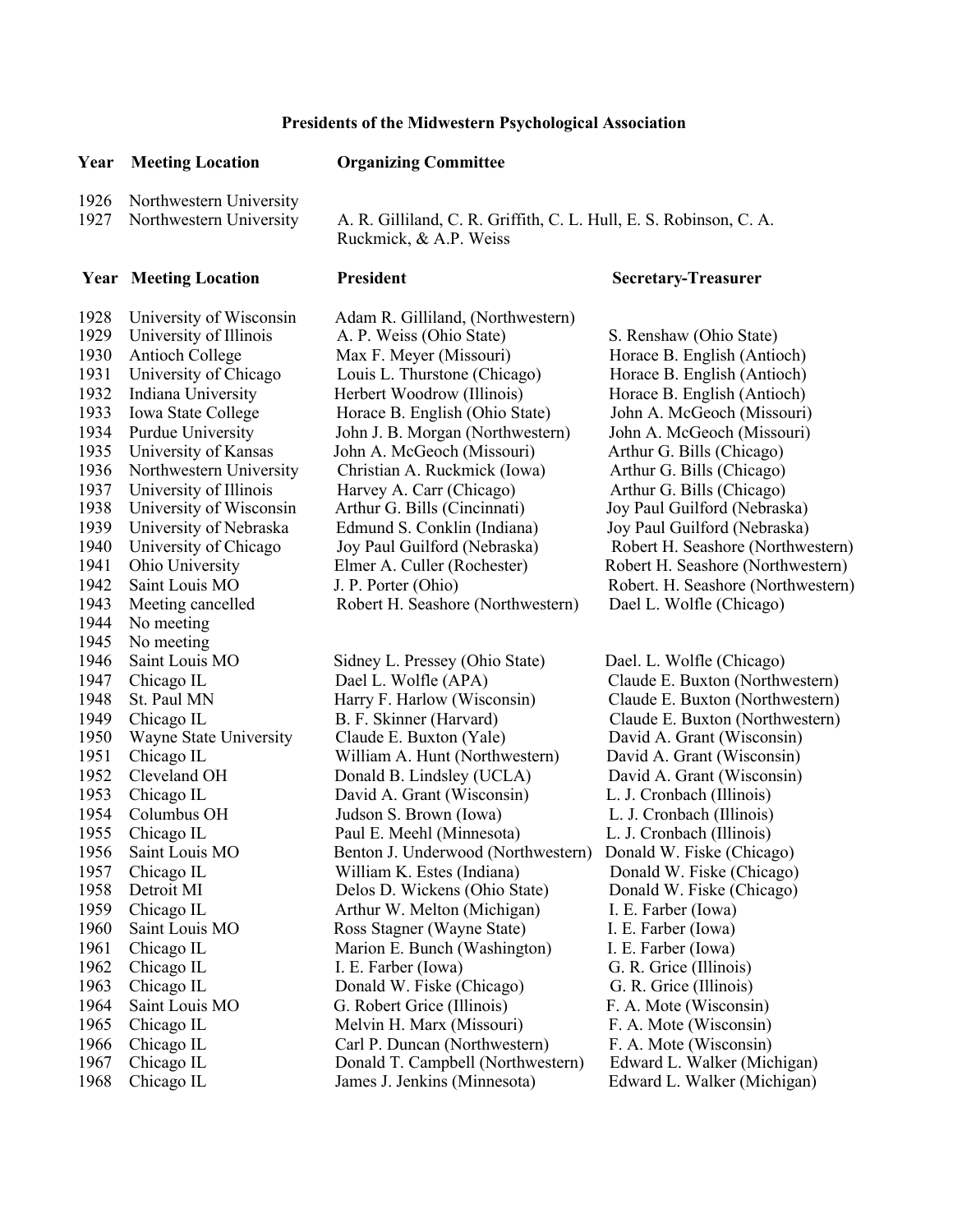1969 Chicago IL Edward L. Walker (Michigan) E. J. Archer (Colorado) 1970 Cincinnati OH Harold W. Hake (Illinois) E. J. Archer (Rhode Island) 1971 Detroit MI Donald R. Meyer (Ohio State) Winfred F. Hill (Northwestern) 1972 Cleveland OH David Ehrenfreund (Southern Illinois) Winfred F Hill (Northwestern) 1973 Chicago IL Frank Restle (Indiana) Winfred F. Hill (Northwestern) 1974 Chicago IL M. Ray Denny (Michigan State) R. W. Schulz (Iowa) 1975 Chicago IL Winfred F. Hill (Northwestern) R. W. Schulz (Iowa) 1976 Chicago IL William N. Dember (Cincinnati) R. W. Schulz (Iowa) 1977 Chicago IL Nathan H. Azrin (Southern Illinois) James A. Dinsmoor (Indiana) 1978 Chicago IL James G. Greeno (Pittsburgh) James. A. Dinsmoor (Indiana) 1979 Chicago IL Rudolph W. Schulz James A. Dinsmoor (Indiana) 1980 Saint Louis MO Donn Byrne (Purdue) Judith Goggin (University of Texas) 1981 Detroit MI James A. Dinsmoor Judith Goggin (University of Texas) 1982 Minneapolis MN Kay Deaux (Purdue) Judith Goggin (University of Texas) 1983 Chicago IL Bibb Latane (Ohio State) Neal F. Johnson (Ohio State) 1984 Chicago IL Judith P. Goggin (University of Texas) Neal F. Johnson (Ohio State) 1985 Chicago IL June E. Chance Norman Spear (SUNY Binghamton) 1986 Chicago IL Leonard D. Eron Norman Spear (SUNY Binghamton) 1987 Chicago IL Neal F. Johnson (Ohio State) Norman Spear (SUNY Binghamton) 1988 Chicago IL J. Bruce Overmier Elizabeth Deutsch Capaldi (Florida) 1989 Chicago IL Margaret J. Intons-Peterson Elizabeth Deutsch Capaldi (Florida) 1990 Chicago I Norman K. Spear (SUNY Binghamton)Elizabeth Deutsch Capaldi (Florida) 1991 Chicago IL Geoffrey Keppel (UC Berkeley) Henry L. Roediger III (Rice) 1992 Chicago IL Elizabeth E. Capaldi (Florida) Henry L. Roediger III (Rice) 1993 Chicago IL Henry L. Roediger III (Rice) Ruth H. Maki (North Dakota State) 1994 Chicago IL David C. Riccio (Kent State) Ruth H. Maki (North Dakota State) 1995 Chicago IL Rose T. Zacks (Michigan State) Ruth H. Maki (North Dakota State) 1996 Chicago IL Ruth H. Maki (North Dakota State) Norbert Kerr (Michigan State) 1997 Chicago IL Susan Mineka (Northwestern) Norbert Kerr (Michigan State) 1998 Chicago IL Douglas L. Medin (Northwestern) Norbert Kerr (Michigan State) 1999 Chicago IL Alice H. Eagly (Northwestern) Thomas R. Zentall (Kentucky) 2000 Chicago IL Norbert L. Kerr (Michigan State) Thomas R. Zentall (Kentucky) 2001 Chicago IL Randy J. Larsen (Washington St.Louis)Thomas R. Zentall (Kentucky) 2002 Chicago IL Richard E. Petty (Ohio State) Ralph Erber (DePaul) 2003 Chicago IL Thomas R. Zentall (Kentucky) Ralph Erber (DePaul) 2004 Chicago IL Marilynn B. Brewer (Ohio State) Ralph Erber (DePaul) 2005 Chicago IL Galen V. Bodenhausen (Northwestern) Judith Elaine Blakemore (IPFW) 2006 Chicago IL Ralph H. Erber (DePaul) Judith Elaine Blakemore (IPFW) 2007 Chicago IL Kipling D. Williams (Purdue) Judith Elaine Blakemore (IPFW) 2008 Chicago IL R. Scott Tindale (Loyola Chicago) Mary E. Kite (Ball State) 2009 Chicago IL Judith Elaine Blakemore (IPFW) Mary E. Kite (Ball State) 2010 Chicago IL Janice Kelly (Purdue) Mary E. Kite (Ball State) 2011 Chicago IL Donal Carlston (Purdue) Judith Elaine Blakemore (IPFW) 2012 Chicago IL Mary E. Kite (Ball State) *Secretary:* Robert Weis (Denison) 2013 Chicago IL Russell Fazio (Ohio State) *Secretary:* Robert Weis (Denison) 2014 Chicago IL Margo Monteith (Purdue) *Secretary:* Robert Weis (Denison) 2015 Chicago IL John B. Pryor (Illinois State) *Exec. Off.:* W.E. Merriman (Kent State)

2016 Chicago IL William G. Graziano (Purdue) *Exec. Off.:* W.E. Merriman (Kent State)

*Treasurer:* J. Elaine Blakemore (IPFW) *Treasurer:* Daren Kaiser (IPFW) *Treasurer:* Daren Kaiser (IPFW)